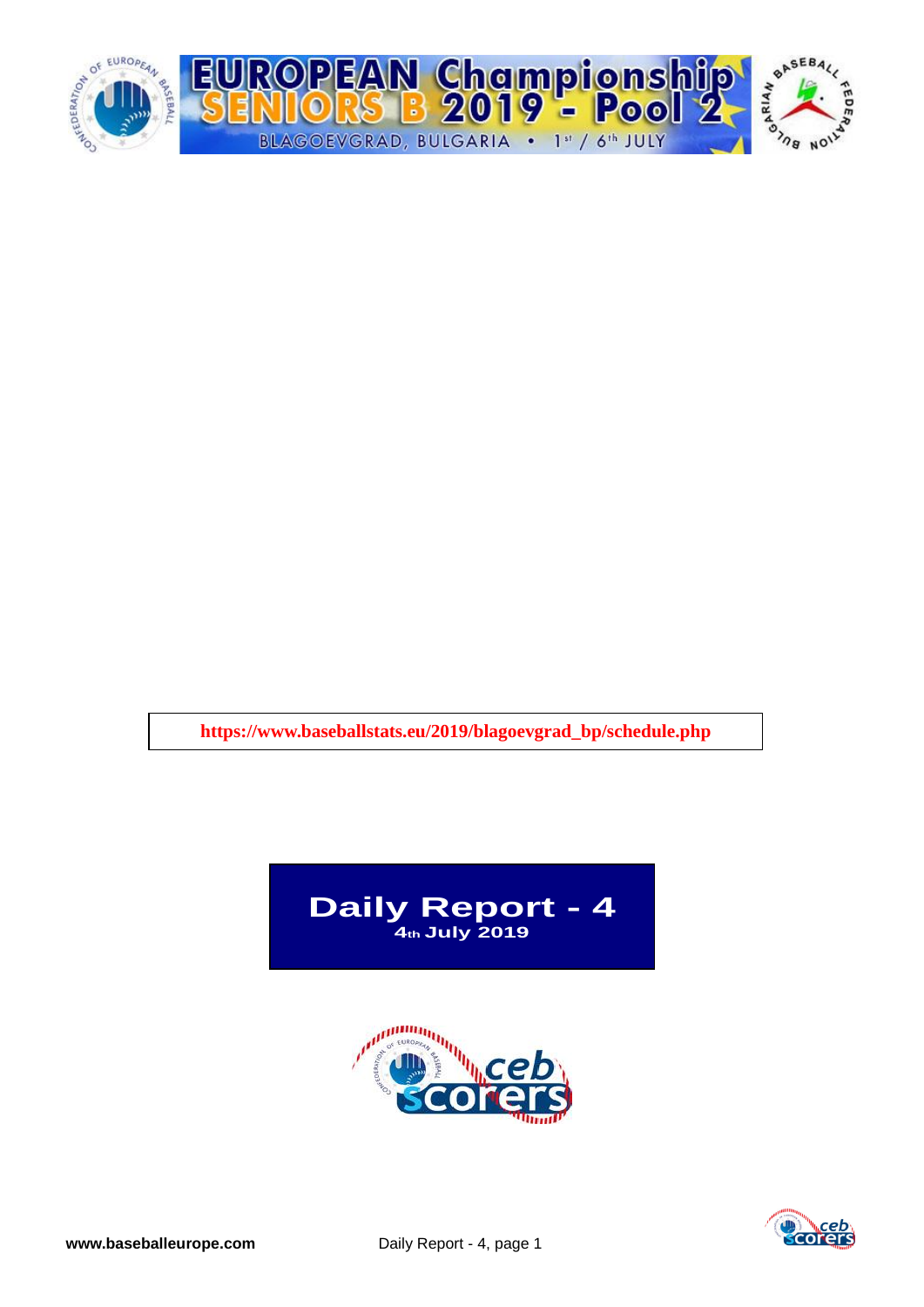

|                                      | <b>Teams</b>              |  |
|--------------------------------------|---------------------------|--|
| Bulgaria<br>$\overline{\phantom{a}}$ | $E$ Greece                |  |
| H<br>Ireland                         | <u><del>↓</del> srael</u> |  |
| Russia<br>ـــ                        | <b>Exercise</b> Serbia    |  |

|                 |         |                 |                | <b>Schedule</b>                                        |                             |                    |                |
|-----------------|---------|-----------------|----------------|--------------------------------------------------------|-----------------------------|--------------------|----------------|
| Game            | At time | <b>Ballpark</b> | Pool           | Home team                                              | Visiting team               | <b>Final Score</b> | Inn            |
|                 |         |                 |                | Monday 1st July                                        |                             |                    |                |
| $\overline{1}$  | 10:00   | Blagoevgrad     | A              | ≌<br><b>GREECE</b>                                     | <b>XXX</b><br><b>ISRAEL</b> | $7 - 14$           |                |
| $\overline{2}$  | 13:30   | Blagoevgrad     | A              | <b>SERBIA</b>                                          | <b>IRELAND</b>              | $17 - 5$           | $\overline{7}$ |
| 3               | 17:30   | Blagoevgrad     | A              | <b>BULGARIA</b>                                        | <b>RUSSIA</b>               | $0 - 21$           | 5              |
|                 |         |                 |                | <b>Tuesday 2nd July</b>                                |                             |                    |                |
| $\overline{4}$  | 10:00   | Blagoevgrad     | A              | $\frac{\triangleleft}{\triangleleft}$<br><b>ISRAEL</b> | <b>SERBIA</b>               | $11 - 1$           | 8              |
| 5               | 13:30   | Blagoevgrad     | A              | <b>RUSSIA</b>                                          | <b>GREECE</b>               | $14 - 8$           |                |
| $6\overline{6}$ | 17:00   | Blagoevgrad     | A              | <b>IRELAND</b>                                         | <b>BULGARIA</b>             | $5 - 0$            |                |
|                 |         |                 |                | <b>Wednesday 3rd July</b>                              |                             |                    |                |
| $\overline{7}$  | 10:00   | Blagoevgrad     | A              | <u>ie </u><br><b>SERBIA</b>                            | <b>GREECE</b>               | $5 - 9$            |                |
| 8               | 13:30   | Blagoevgrad     | Α              | <b>RUSSIA</b>                                          | <b>IRELAND</b>              | $13 - 3$           | $\overline{7}$ |
| 9 <sup>°</sup>  | 17:00   | Blagoevgrad     | $\overline{A}$ | $\frac{1}{2}$<br><b>ISRAEL</b>                         | <b>BULGARIA</b>             | $8 - 0$            |                |
|                 |         |                 |                | Thursday 4th July                                      |                             |                    |                |
| 10 <sub>1</sub> | 10:00   | Blagoevgrad     | A              | <b>GREECE</b>                                          | <b>IRELAND</b>              | $3 - 0$            |                |
| 11              | 13:30   | Blagoevgrad     | Α              | <b>ISRAEL</b>                                          | <b>RUSSIA</b>               | $13 - 12$          | 10             |
| 12              | 17:00   | Blagoevgrad     | A              | <b>SERBIA</b>                                          | <b>BULGARIA</b>             | $7 - 2$            |                |
|                 |         |                 |                | <b>Friday 5th July</b>                                 |                             |                    |                |
| 13              | 10:00   | Blagoevgrad     | A              | <b>IRELAND</b>                                         | <b>ISRAEL</b>               |                    |                |
| 14              | 13:00   | Blagoevgrad     | A              | <b>RUSSIA</b>                                          | <b>SERBIA</b>               |                    |                |
| 15              | 17:00   | Blagoevgrad     | A              | <b>BULGARIA</b>                                        | <b>GREECE</b>               |                    |                |
|                 |         |                 |                | <b>Saturday 6th July</b>                               |                             |                    |                |
| 16              | 14:00   | Blagoevgrad     | Fi             | :: 1st ::                                              | $::$ 2nd $::$               |                    |                |

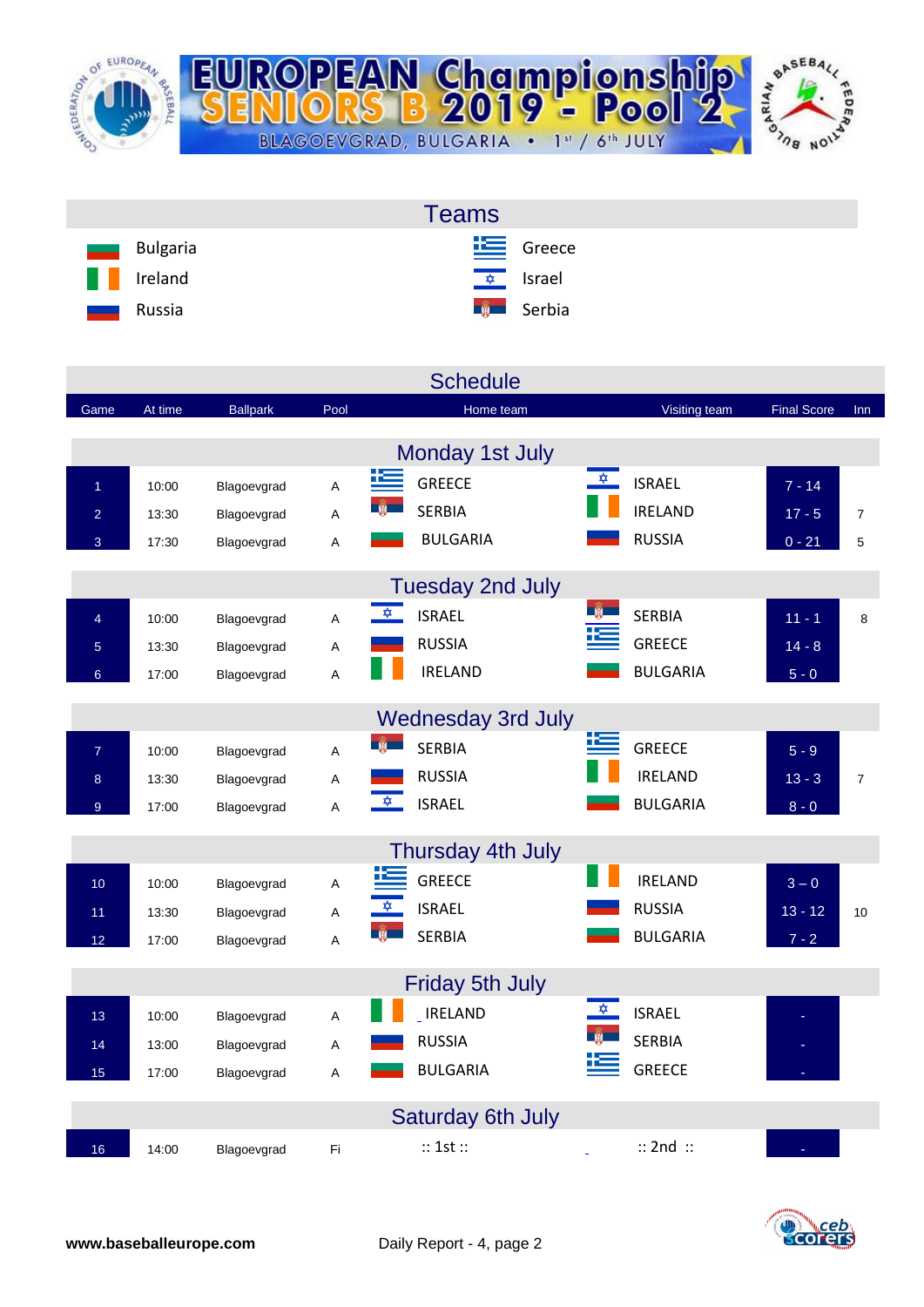

|                |                 | <b>Standing Pool A</b> |                |               |            |               |
|----------------|-----------------|------------------------|----------------|---------------|------------|---------------|
| <b>Pos</b>     | Team            | <b>GP</b>              | <b>WO</b>      | LO            | <b>AVG</b> | <b>GB</b>     |
| м              | <b>ISRAEL</b>   | 4                      | 4              |               | 1000       | 0             |
| $\overline{2}$ | <b>RUSSIA</b>   | $\overline{4}$         | 3              |               | 750        |               |
| 3              | <b>GREECE</b>   | 4                      | 2              | 2             | 500        | 2             |
| 4              | <b>SERBIA</b>   | 4                      | $\mathfrak{p}$ | $\mathcal{P}$ | 500        | $\mathcal{P}$ |
| 5              | <b>IRELAND</b>  | 4                      |                | 3             | 250        | 3             |
| 6              | <b>BULGARIA</b> |                        | 0              | 4             | 0          | 4             |

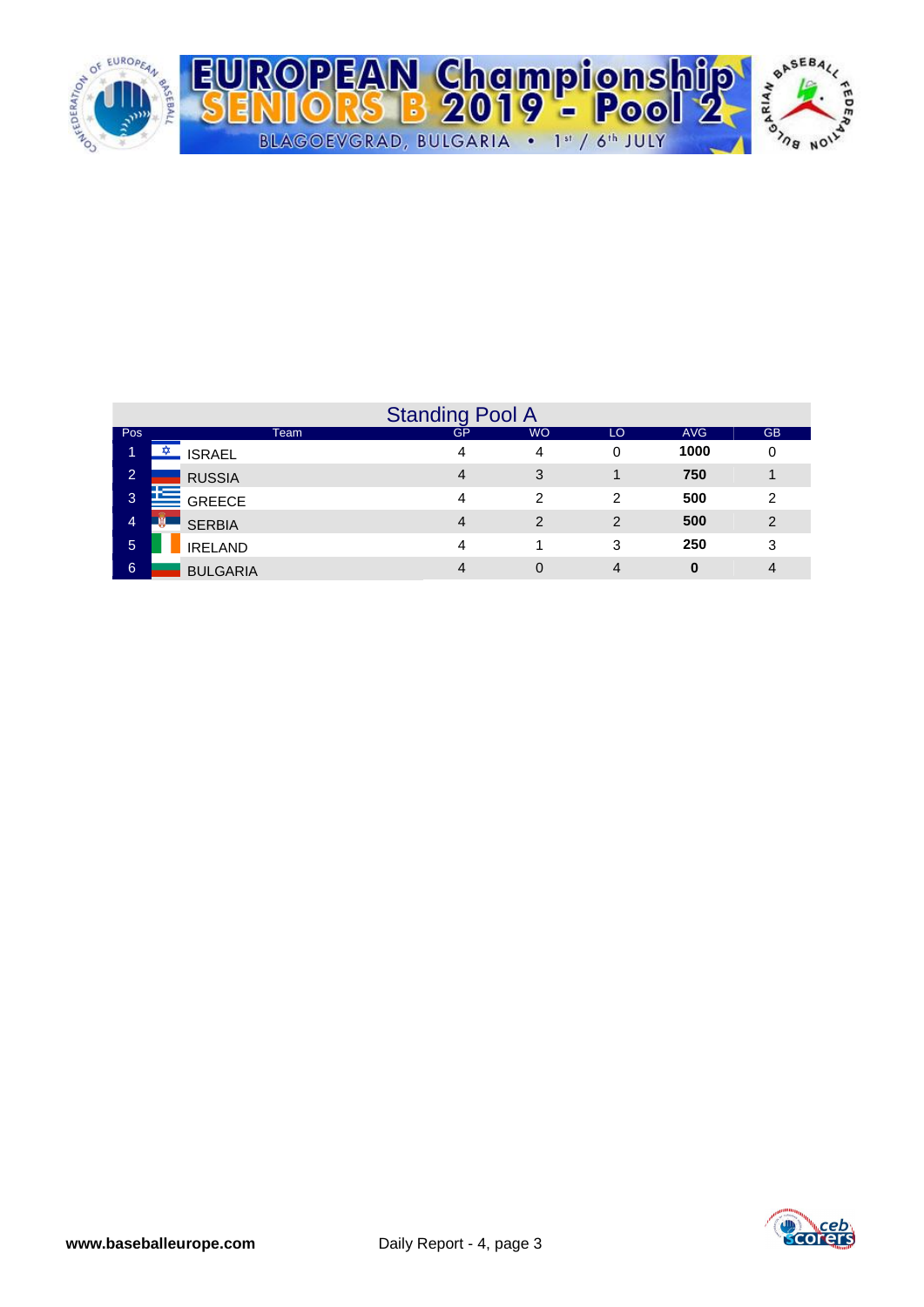



## **Game Summary 10**



**Greece (GRE) – Ireland (IRL) 3 - 0**

| Score by Innings                                          |  |  | R H R |  |
|-----------------------------------------------------------|--|--|-------|--|
| TRELAND 000 000 000 - 0 4 1<br>GREECE 000 210 00X - 3 3 0 |  |  |       |  |
|                                                           |  |  |       |  |

Jul 04, 2019 at Blagoevgrad (Blagoevgrad)

#### **IRELAND 0 (1-3)**

| Player          | AВ            | R        | H  | BI       |          |          | 2B 3B HR BB |          |          |              |   | SB CS HP SH SF |          | SO.            | IBB | KL       | GDP      | PO.           | Α        | E.       |
|-----------------|---------------|----------|----|----------|----------|----------|-------------|----------|----------|--------------|---|----------------|----------|----------------|-----|----------|----------|---------------|----------|----------|
| CUEVAS 1b       | 4             | ∩        |    | $\Omega$ | 0        | O        | 0           | 0        | Ω        | <sup>0</sup> | 0 | 0              | 0        |                | 0   | 0        | $\Omega$ | 5             | $\Omega$ | $\Omega$ |
| COSGROVE C      |               | 0        | 2. | $\Omega$ | 0        | 0        | 0           |          | 0        | $\Omega$     | 0 | 0              | 0        |                | 0   | $\Omega$ | 0        | 8             |          |          |
| MCGEE lf        | 4             | 0        | 0  | $\Omega$ | $\Omega$ | 0        | 0           | 0        | 0        | <sup>0</sup> | 0 | 0              | 0        |                | 0   | 0        | $\Omega$ | 3             | $\Omega$ | 0        |
| MCAULIFFE<br>3b | 4             | ∩        |    | $\Omega$ | $\Omega$ | 0        | 0           | $\Omega$ | 0        | <sup>0</sup> | 0 | 0              | 0        | Ω              | 0   | $\Omega$ | $\Omega$ | 3             |          |          |
| DILLON SS       | 4             | Λ        | 0  | $\Omega$ | 0        | O        | $\Omega$    | $\Omega$ | O        | $\Omega$     | 0 | 0              | $\Omega$ | 0              | 0   | $\Omega$ | $\Omega$ | 0             | $\Omega$ |          |
| DVORAK rf       |               | $\Omega$ | 0  | $\Omega$ | $\Omega$ | 0        | $\Omega$    |          | 0        |              | 0 | 0              | 0        | 0              | 0   | $\Omega$ | 0        | 0             | $\Omega$ | 0        |
| DOLAN dh        | $\mathcal{P}$ | $\cap$   | 0  | $\Omega$ | $\Omega$ | $\Omega$ | $\Omega$    | $\Omega$ | $\Omega$ | <sup>0</sup> | O | $\Omega$       | O        | ∩              | O   | $\Omega$ | $\Omega$ | 0             | $\Omega$ |          |
| FERRATO ph      |               | $\Omega$ | 0  | $\Omega$ | $\Omega$ | O        | $\Omega$    |          | O        | $\Omega$     | O | $\Omega$       | $\Omega$ | O              | O   | O        | $\Omega$ | 0             | $\Omega$ |          |
| GALLAHAR pr/dh  | $\Omega$      | 0        | 0  | $\Omega$ | $\Omega$ | 0        | $\Omega$    | $\Omega$ | 0        | $\Omega$     | 0 | 0              | $\Omega$ |                | 0   | 0        | 0        | 0             | $\Omega$ | $\Omega$ |
| POWER 2b        | 3             | $\cap$   | 0  | $\Omega$ | $\Omega$ | $\Omega$ | $\Omega$    | $\Omega$ | $\Omega$ | $\Omega$     | O | $\cap$         | 0        |                | O   | $\Omega$ | $\Omega$ | $\mathcal{L}$ | 3        | $\Omega$ |
| FARRELL cf      |               | $\Omega$ | 0  | $\Omega$ | O        | U        | $\Omega$    | $\Omega$ | O        | $\Omega$     | O | $\Omega$       | $\Omega$ |                | O   | $\Omega$ | $\Omega$ | 3             | $\Omega$ |          |
| O ROURKE p      | 0             | 0        | 0  | $\Omega$ | $\Omega$ | O        | $\Omega$    | 0        | 0        | ∩            | 0 | 0              | $\Omega$ |                | 0   | $\Omega$ | $\Omega$ | 0             |          | O        |
| WALSH p         | $\Omega$      | 0        | 0  | $\Omega$ | $\Omega$ | U        | $\Omega$    | $\Omega$ | 0        | ∩            | O | 0              | O        | 0              | O   | $\Omega$ | $\Omega$ | O             | $\Omega$ | ∩        |
| Totals          | 30            |          | 4  | $\Omega$ | 0        |          | $\Omega$    | 3        |          |              |   | 0              | $\Omega$ | $\mathfrak{D}$ | 0   | O        | 0        | 24            | 6        |          |

### **GREECE 3 (2-2)**

| Player            | AB R H BI    |                       |                |                 |         | 2B           |            |                |                | 3B HR BB SB CS HP SH SF SO IBB KL GDP                |              |              |                                  |                |          |                 |              |                |          |                | PO.                                        |                | A F.     |   |                      |     |
|-------------------|--------------|-----------------------|----------------|-----------------|---------|--------------|------------|----------------|----------------|------------------------------------------------------|--------------|--------------|----------------------------------|----------------|----------|-----------------|--------------|----------------|----------|----------------|--------------------------------------------|----------------|----------|---|----------------------|-----|
| GOUOREN cf        | $2^{\circ}$  | $\Omega$              | $\Omega$       | 1               |         | $\Omega$     | 0          | $\Omega$       | 0              | 0                                                    | $\Omega$     | 0            |                                  |                |          | $\Omega$        | $\Omega$     | $\Omega$       |          | $\Omega$       | 5                                          | $\Omega$       | 0        |   |                      |     |
| SPILIOTIS 1f      | $4 -$        | $\circ$               | $\circ$        | $\Omega$        |         | $\Omega$     | $\Omega$   | $\Omega$       | $\Omega$       | $\Omega$                                             | $\Omega$     | 0            | $\Omega$                         |                | $\Omega$ | 3               | $\Omega$     | <sup>1</sup>   |          | $\Omega$       | $\mathbf{1}$                               | $\circ$        | $\Omega$ |   |                      |     |
| ROULIS SS         |              | $3 \quad 1 \quad 0$   |                | $\Omega$        |         | $\Omega$     | $\circ$    | $\Omega$       | $\mathbf{1}$   | 0                                                    | $\Omega$     | 0            | $\Omega$                         |                | $\Omega$ |                 | $\Omega$     | $\Omega$       |          |                |                                            | 3 <sup>3</sup> | 0        |   |                      |     |
| SECHOPOULOS 1b    | $2\quad1$    |                       | $\Omega$       | $\Omega$        |         | $\Omega$     | $\Omega$   | $\Omega$       | $\mathcal{L}$  | $\Omega$                                             | $\Omega$     | $\Omega$     | $\Omega$                         |                | $\Omega$ |                 | 1            | $\overline{1}$ |          | $\bigcap$      | 11                                         |                | 0        |   |                      |     |
| KOURTIS 3b        | $4 -$        | $\Omega$              | $\Omega$       | $\Omega$        |         | $\Omega$     | $\Omega$   | $\bigcap$      | $\cap$         | $\Omega$                                             | $\Omega$     | $\Omega$     | $\cap$                           |                | $\cap$   | $\cap$          | $\bigcap$    | $\bigcap$      |          | 0              | $\overline{1}$                             | 3              | $\Omega$ |   |                      |     |
| MAESTRALES 2b     | $\mathbf{3}$ | $\Omega$              | $\overline{1}$ | $\mathbf{1}$    |         | 0            | $\Omega$   | $\Omega$       | 0              | $\Omega$                                             | $\Omega$     | 0            | $\Omega$                         |                | $\Omega$ | $\Omega$        | $\Omega$     | $\Omega$       |          | $\cap$         | $\mathcal{L}$                              | 4              | 0        |   |                      |     |
| KALIVAS rf        | 2            | $\Omega$              | $\Omega$       | $\Omega$        |         | $\Omega$     | $\circ$    | $\Omega$       | $\cap$         | $\Omega$                                             | $\Omega$     | $\mathbf{1}$ | $\begin{array}{c} \n\end{array}$ |                | $\Omega$ | $\mathcal{L}$   | $\bigcap$    | $\Omega$       |          |                | $\mathcal{L}$                              | $\Omega$       | 0        |   |                      |     |
| LES dh            | $\mathbf{3}$ |                       | $\mathbf{1}$   | $\Omega$        |         | $\mathbf{1}$ | $\Omega$   | $\Omega$       | $\Omega$       | $\Omega$                                             | $\Omega$     | $\circ$      | $\Omega$                         |                |          | $\Omega$        | $\Omega$     | $\Omega$       |          |                | $\begin{array}{c} \n\end{array}$           | $\Omega$       | 0        |   |                      |     |
| LEKAS C           | $2^{1}$      | $\Omega$              | 1              | $\Omega$        |         | $\Omega$     | $\Omega$   | $\Omega$       | $\Omega$       | $\Omega$                                             | <sup>0</sup> | 0            |                                  |                | $\Omega$ | $\mathbf{1}$    | $\Omega$     | $\Omega$       |          | $\bigcap$      | $\mathcal{L}$                              | $\Omega$       | $\Omega$ |   |                      |     |
| CHRISTIDIS p      |              | $0\qquad 0\qquad 0$   |                | $\circ$         |         | $\circ$      | $\circ$    | $\overline{0}$ | $\circ$        | 0                                                    | $\Omega$     | $\circ$      | $\circ$                          |                | $\circ$  | 0               | $\circ$      | 0              |          | $\Omega$       | $\circ$                                    |                | 0        |   |                      |     |
| GOUNARIS p        |              | $0\qquad 0\qquad 0$   |                | $\circ$         |         | $\circ$      |            | $0\quad 0$     | $\overline{0}$ | $\mathbf{0}$                                         | $\mathbf{0}$ | $\circ$      | $\circ$                          | $\overline{0}$ |          | $\mathbf{0}$    | $\mathbf{0}$ | $\Omega$       |          | $\Omega$       | $\Omega$                                   | $\Omega$       | $\cap$   |   |                      |     |
| Totals            | 25           | $\mathcal{E}$         | 3              | $\mathcal{L}$   |         | 1            | $\Omega$   | $\Omega$       | ς              | $\Omega$                                             | $\Omega$     | 1.           | 2                                |                | 1        | 8               | $\mathbf{1}$ | $\mathcal{L}$  |          | $\Omega$       | 27                                         | 12             | $\Omega$ |   |                      |     |
| IRELAND           |              |                       |                | IP H R ER BB SO |         |              |            |                |                | WP HB BK IBB SH SF CI                                |              |              |                                  |                |          |                 |              |                |          |                | 2B 3B HR AB BF                             |                |          |   | FO GO                | NP  |
| O ROURKE          |              |                       |                | $3.0 \quad 1$   | $\circ$ |              | $0\quad 0$ | $\overline{4}$ |                | $\Omega$                                             | 1            | $\circ$      | $\circ$                          | $\Omega$       | $\Omega$ |                 | $\Omega$     | $\Omega$       | $\Omega$ | $\Omega$       | 10                                         |                |          |   | $11 \quad 3 \quad 2$ | 39  |
| WALSH $L, 0-1$    |              | $5.0 \t2 \t3 \t3 \t3$ |                |                 |         |              |            | $\overline{4}$ |                | $2 \quad 0$                                          |              | $0\quad1$    |                                  |                |          | $2\quad1\quad0$ |              | $\mathbf{1}$   | $\circ$  | $\overline{0}$ |                                            | 15 21          |          |   | 8 3                  | 87  |
| <b>GREECE</b>     |              |                       | IP             | H               |         |              | R ER BB SO |                |                | WP HB BK IBB SH SF CI<br>___________________________ |              |              |                                  |                |          |                 |              |                |          | 2B 3B HR       | AB BF<br>--------------------------------- |                |          |   | FO GO                | NP  |
| CHRISTIDIS W, 1-0 | 7.0 4        |                       |                |                 | $\circ$ | $\circ$      | - 3        | -2             |                | 3<br>$\circ$                                         |              | $\Omega$     | $\Omega$                         | $\Omega$       | $\Omega$ |                 | $\Omega$     | $\Omega$       | $\Omega$ | $\Omega$       | 24                                         | 27             |          |   | 8 1 0                | 111 |
| GOUNARIS<br>S, 1  |              |                       |                | $2.0 \t 0$      | $\circ$ | 0            | $\circ$    | $\Omega$       |                | 0<br>0                                               |              | 0            | $\Omega$                         | 0              | $\circ$  |                 | $\Omega$     | 0              | $\circ$  | $\circ$        | 6                                          | 6              |          | 5 |                      | 18  |

 Umpires - HP: AJDUKOVIC (SRB) 1B: GREBENNIKOV (RUS) 3B: WROBLEWSKI (ISR) Scorers - HADJIYSKA Gergana (BUL), NELISSEN Huub (NED) TC - BOKERN Paul (NED)

Start: 10:00 Time: 2:12 Attendance: 60

 Weather: Sunny Game notes:

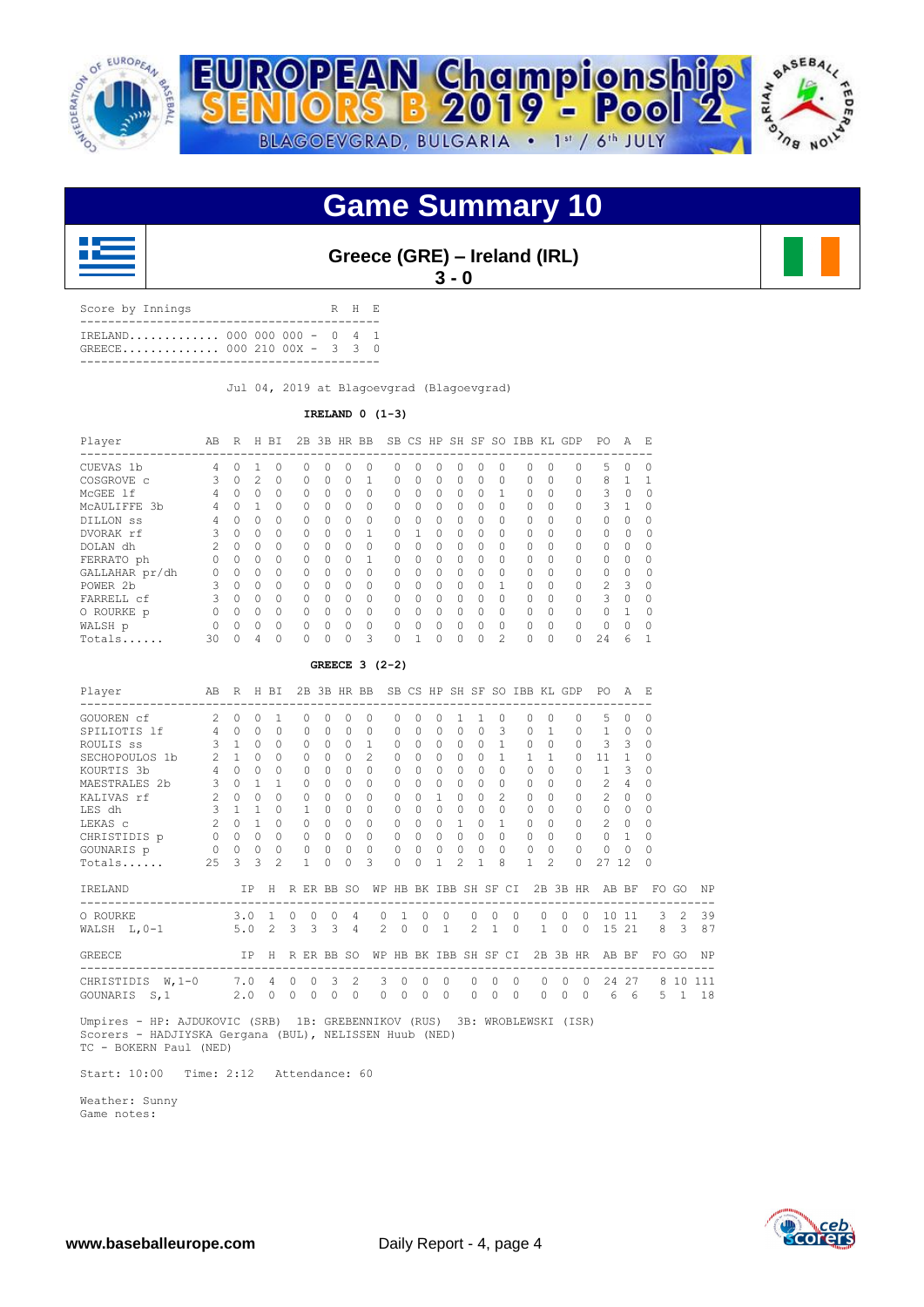

## **Game Summary 11**



**Israel (ISR) – Russia (RUS) 13 - 12**

Score by Innings R H E --------------------------------------------- RUSSIA.............. 300 103 100 4 - 12 13 1 ISRAEL.............. 031 030 100 5 - 13 10 2 ---------------------------------------------

Jul 04, 2019 at Blagoevgrad (Blagoevgrad)

**RUSSIA 12 (3-1)**

| Player            | AВ | R              | Н        | ВI             | 2B             |              | 3B HR BB       |          | SB. |           | CS HP SH SF |           |                | SO.       | IBB KL GDP |          |   | PO.            | A        | E.        |
|-------------------|----|----------------|----------|----------------|----------------|--------------|----------------|----------|-----|-----------|-------------|-----------|----------------|-----------|------------|----------|---|----------------|----------|-----------|
| CASTILLO SS       | 5. |                | 3        | $\mathfrak{D}$ |                | <sup>0</sup> |                |          | Ω   | 0         | O           | ∩         | O              | $\cap$    |            | O        | O | $\mathcal{L}$  | 3        | $\Omega$  |
| VASILEV A. 1b     |    | $\overline{2}$ |          | $\mathcal{P}$  |                | 0            | $\Omega$       |          | 0   | $\Omega$  | $\Omega$    | $\Omega$  | $\mathcal{L}$  |           | $\Omega$   |          |   | 3              | 0        | $\Omega$  |
| VALIENTE 3b       | 5  |                |          |                | 0              | 0            | 0              |          | 0   | $\Omega$  | $\Omega$    | $\Omega$  | $\Omega$       | $\Omega$  | $\Omega$   | 0        |   | $\Omega$       |          | $\Omega$  |
| SOLER rf          | 6  |                |          | <sup>0</sup>   | $\Omega$       | $\Omega$     | $\bigcap$      | $\Omega$ | 0   | $\bigcap$ | $\Omega$    | $\bigcap$ | $\cap$         |           | $\bigcap$  |          |   | $\mathcal{P}$  | $\cap$   | $\bigcap$ |
| LEONOV dh         | 5  | 2              | 2        | $\mathcal{P}$  | $\Omega$       | $\Omega$     |                | $\Omega$ | 0   | $\bigcap$ | $\Omega$    | $\Omega$  | 0              |           | $\bigcap$  | $\Omega$ | U | $\Omega$       | O        | $\Omega$  |
| VASILEV V. 1f     | 5. |                |          | $\mathcal{P}$  | $\Omega$       | O            | $\Omega$       | $\Omega$ | 0   | $\Omega$  | $\Omega$    | $\Omega$  | $\Omega$       |           | $\Omega$   | $\Omega$ |   |                | 0        | $\Omega$  |
| MONAKHOV N. C     |    |                | 0        | <sup>0</sup>   | 0              | $\Omega$     | $\Omega$       |          | 0   | $\Omega$  | $\Omega$    | $\Omega$  | <sup>0</sup>   |           | $\bigcap$  | 0        |   | 14             |          | $\Omega$  |
| BULTE PINYA 2b    | 5. | 3              | 3        | $\Omega$       | 0              | 0            | $\Omega$       | $\Omega$ | 0   | $\Omega$  | $\Omega$    | $\Omega$  | $\Omega$       | $\Omega$  | $\Omega$   | $\Omega$ |   | 2              |          | $\Omega$  |
| MONAKHOV M.<br>сf | 4  | $\bigcap$      |          |                | $\cap$         | $\Omega$     | $\Omega$       |          | 0   | $\bigcap$ | $\Omega$    | $\cap$    | $\Omega$       |           | $\Omega$   |          |   | $\overline{2}$ | $\Omega$ | $\Omega$  |
| COLE 11 p         |    | U              | $\Omega$ | $\cap$         | 0              | $\Omega$     | $\Omega$       | $\Omega$ | U   | $\Omega$  | $\cap$      | $\Omega$  | $\cap$         | $\cap$    | $\bigcap$  | O        |   |                | U        | $\bigcap$ |
| BALAN P. p        |    | $\Omega$       | $\Omega$ | $\Omega$       | 0              | $\Omega$     | $\Omega$       | $\Omega$ | 0   | $\Omega$  | $\Omega$    | 0         | $\Omega$       | $\Omega$  | $\Omega$   | $\Omega$ |   | $\cap$         | 0        |           |
| BALAN V. p        |    | $\Omega$       | 0        | $\Omega$       | 0              | 0            | $\Omega$       | $\Omega$ | 0   | $\bigcap$ | $\Omega$    | $\Omega$  | $\Omega$       | $\Omega$  | $\Omega$   | $\Omega$ |   | $\cap$         |          | $\Omega$  |
| MAKARKIN p        |    | $\bigcap$      | 0        | $\bigcap$      | 0              | $\cap$       | $\bigcap$      | $\Omega$ | U   | $\bigcap$ | $\cap$      | $\bigcap$ | <sup>0</sup>   | $\bigcap$ | $\bigcap$  | $\Omega$ | O | $\cap$         | $\Omega$ | $\bigcap$ |
| MARKOV p          |    | $\bigcap$      | 0        | $\bigcap$      | $\cap$         | $\Omega$     | $\Omega$       | $\Omega$ | 0   | $\Omega$  | $\Omega$    | $\cap$    | $\Omega$       | $\Omega$  | $\Omega$   | $\Omega$ | U | $\Omega$       | O        | $\cap$    |
| Totals            |    | 42 12 13       |          | 10             | $\mathfrak{D}$ | $\Omega$     | $\mathfrak{D}$ | 5        | 0   | $\Omega$  | $\Omega$    | 0         | $\mathfrak{D}$ | 6         |            | 3        |   | 27             |          |           |

#### **ISRAEL 13 (4-0)**

| Player                        |                | AB R H BI           |                |                |                 |                         |                |                | 2B 3B HR BB SB CS HP SH SF SO IBB KL GDP PO |                                  |                     |                |          |           |                |                |              |                          |                |                                                   | A F.           |                     |                |           |
|-------------------------------|----------------|---------------------|----------------|----------------|-----------------|-------------------------|----------------|----------------|---------------------------------------------|----------------------------------|---------------------|----------------|----------|-----------|----------------|----------------|--------------|--------------------------|----------------|---------------------------------------------------|----------------|---------------------|----------------|-----------|
| GLASSER 2b                    | $\overline{4}$ | $\mathfrak{D}$      | $\mathbf{1}$   | $\overline{c}$ |                 | 1                       | $\Omega$       | $\Omega$       | $\overline{c}$                              | 1                                | $\Omega$            | 0              | $\Omega$ | $\Omega$  | 0              |                | $\Omega$     | $\Omega$                 | 0              | 1                                                 | 1              | 1                   |                |           |
| PALLER 1f                     | 3              | $\Omega$            | $\circ$        | $\Omega$       |                 | 0                       | $\bigcap$      | $\Omega$       | 3                                           | $\Omega$                         | $\Omega$            | $\Omega$       | $\Omega$ | $\bigcap$ | 3              |                | 1            | $\mathbf{1}$             | $\Omega$       | 2                                                 | $\Omega$       | $\Omega$            |                |           |
| GAILEN Cf                     | 5              | 2                   | 3              | 3              |                 | $\mathbf{1}$            | $\Omega$       | $\Omega$       | $\overline{1}$                              | $\mathbf{1}$                     | $\Omega$            | $\Omega$       | $\Omega$ | $\Omega$  | $\Omega$       |                | $\Omega$     | $\Omega$                 | $\Omega$       | 4                                                 | 0              | 0                   |                |           |
| ROSENBAUM 1b                  |                | $5 \quad 1$         | $\mathfrak{D}$ | $\Omega$       |                 | $\Omega$                | $\Omega$       | $\Omega$       | $\Omega$                                    | 1                                | $\Omega$            | $\Omega$       | $\Omega$ | $\Omega$  | 1              |                | $\Omega$     | $\Omega$                 | $\Omega$       | 8                                                 | $\Omega$       | $\Omega$            |                |           |
| BAKER pr                      | $\circ$        | $\cap$              | $\Omega$       | $\Omega$       |                 | $\Omega$                | $\Omega$       | $\Omega$       | $\Omega$                                    | $\Omega$                         | $\Omega$            | $\Omega$       | $\cap$   | $\Omega$  | $\Omega$       |                | $\Omega$     | $\Omega$                 | $\cap$         | $\bigcap$                                         | 0              | 0                   |                |           |
| FABIAN pr/1b                  | $\circ$        | $\Omega$            | $\Omega$       | $\Omega$       |                 | $\Omega$                | $\Omega$       | $\Omega$       | $\Omega$                                    | $\Omega$                         | $\Omega$            | $\Omega$       | $\cap$   | $\Omega$  | $\Omega$       |                | $\Omega$     | $\cap$                   | $\cap$         | 0                                                 | $\Omega$       | $\Omega$            |                |           |
| PENPRASE SS                   | $4\phantom{0}$ | $\overline{2}$      | $\mathbf{1}$   | 3              |                 | 0                       | $\Omega$       | 1              | $\mathbf{1}$                                | 1                                | $\Omega$            | 0              | $\Omega$ | $\Omega$  | $\mathbf{1}$   |                | $\Omega$     | $\Omega$                 | 0              | $\overline{c}$                                    | 6              | $\Omega$            |                |           |
| CALISAR dh                    | 4              | $\mathbf{1}$        | $\Omega$       | $\Omega$       |                 | $\Omega$                | $\Omega$       | $\Omega$       | $\mathbf{1}$                                | $\mathbf{1}$                     | 1                   | $\Omega$       | $\cap$   | $\Omega$  | 3              |                | $\Omega$     | $\mathcal{D}$            | $\Omega$       | $\Omega$                                          | $\Omega$       | 0                   |                |           |
| ROSENBERG rf                  | $4 -$          | $\overline{1}$      | $\mathbf{1}$   | 1              |                 | $\Omega$                | 0              | $\Omega$       | $\Omega$                                    | $\mathbf{1}$                     | $\Omega$            | $\Omega$       | $\cap$   | $\Omega$  | 1              |                | $\Omega$     | $\mathbf{1}$             | $\bigcap$      | 2                                                 | $\Omega$       | 0                   |                |           |
| WOLF rf                       | $\mathbf{1}$   | $\mathbf{1}$        | $\Omega$       | $\Omega$       |                 | $\Omega$                | $\Omega$       | $\Omega$       | $\Omega$                                    | $\Omega$                         | $\Omega$            | $\Omega$       | $\Omega$ | $\Omega$  | $\Omega$       |                | $\Omega$     | $\Omega$                 | $\Omega$       | $\mathbf{1}$                                      | $\Omega$       | $\Omega$            |                |           |
| LOWENGART 3b                  |                | $4\quad 2$          | $\mathbf{1}$   | $\Omega$       |                 | $\Omega$                | $\Omega$       | $\Omega$       | 1                                           | 1                                | $\bigcap$           | $\Omega$       | $\cap$   | $\bigcap$ | $\mathfrak{D}$ |                | $\Omega$     | $\mathbf{1}$             | $\cap$         | 2                                                 | 2              | 0                   |                |           |
| EREL C                        |                | $4 \quad 1$         | $\mathbf{1}$   | $\mathfrak{D}$ |                 | 1                       | $\Omega$       | $\Omega$       | $\Omega$                                    | $\Omega$                         | $\Omega$            | $\mathbf{1}$   | $\cap$   | $\Omega$  | 3              |                | $\Omega$     | $\cap$                   | $\bigcap$      | 8                                                 | $\circ$        | $\Omega$            |                |           |
| LEICHMAN p                    |                | $0 \quad 0$         | $\Omega$       | $\Omega$       |                 | 0                       | $\Omega$       | $\Omega$       | $\Omega$                                    | $\Omega$                         | $\Omega$            | $\Omega$       | $\Omega$ | $\Omega$  | $\Omega$       |                | $\Omega$     | $\Omega$                 | $\Omega$       | $\Omega$                                          | $\Omega$       | $\Omega$            |                |           |
| LIPETZ p                      | $\circ$        | $\bigcap$           | $\Omega$       | $\circ$        |                 | 0                       | $\circ$        | $\circ$        | $\Omega$                                    | 0                                | $\Omega$            | $\circ$        | $\Omega$ | $\Omega$  | $\Omega$       |                | $\Omega$     | $\Omega$                 | $\Omega$       | $\Omega$                                          | $\Omega$       | 1                   |                |           |
| DEMARTE p                     | $\circ$        | $\circ$             | $\circ$        | $\Omega$       |                 | $\Omega$                | $\Omega$       | 0              | $\Omega$                                    | 0                                | $\Omega$            | $\Omega$       | $\Omega$ | $\Omega$  | 0              |                | $\Omega$     | $\Omega$                 | $\cap$         | $\circ$                                           | $\Omega$       | $\Omega$            |                |           |
| Totals                        |                | 38 13               | 10             | 11             |                 | ς                       | $\Omega$       | 1              | 9                                           | 7                                | 1                   | 1              | $\Omega$ | $\Omega$  | 14             |                | $\mathbf{1}$ | 5                        | $\Omega$       | 30                                                | 9              | $\mathfrak{D}$      |                |           |
| RUSSIA                        |                |                     | IP             |                |                 |                         |                |                |                                             |                                  |                     |                |          |           |                |                |              |                          |                | H R ER BB SO WP HB BK IBB SH SF CI 2B 3B HR AB BF |                |                     | FO GO          | <b>NP</b> |
| COLE 11                       |                |                     | 5.05           |                | $\overline{7}$  | $\overline{7}$          | 3              | 9              |                                             | $\mathbf{0}$<br>$\mathbf{1}$     | 1                   |                | $\Omega$ | $\Omega$  | $\Omega$       | $\Omega$       | 2            | $\circ$                  | $\mathbf{1}$   | 21                                                | 24             | 5                   | $\mathfrak{D}$ | 91        |
| BALAN P.                      |                |                     |                | $1.2 \quad 1$  | $\mathbf{1}$    |                         | 1 4            | 3              |                                             | $\circ$<br>$\mathbf{2}^{\prime}$ | $\Omega$            | $\Omega$       |          | $\circ$   | $\Omega$       | $\Omega$       | $\Omega$     | $\Omega$                 | $\Omega$       | $7\phantom{.0}$                                   | 11             | $\mathbf{1}$        | $\mathbf{1}$   | 48        |
| BALAN V.                      |                |                     |                | $2.1 \quad 1$  | $\circ$         |                         | $0\quad1$      | $\overline{c}$ |                                             | $\circ$<br>$\Omega$              | $\Omega$            |                | $\Omega$ | $\Omega$  | $\Omega$       | $\Omega$       | $\Omega$     |                          | $0 \quad 0$    | $\overline{7}$                                    | 8              | $\overline{c}$      | $\mathfrak{D}$ | 26        |
| MAKARKIN L, 0-1               |                |                     | 0.02           |                | 5               | $\overline{\mathbf{3}}$ | $\circ$        | $\Omega$       |                                             | $\mathbf{1}$<br>$\circ$          | $\Omega$            |                | $\Omega$ | $\circ$   | $\Omega$       | $\Omega$       | $\mathbf{1}$ | $\Omega$                 | $\bigcirc$     | 2                                                 | 3              | $\circ$             | $\Omega$       | 9         |
| MARKOV                        |                |                     | 0.0            | $\mathbf{1}$   | $\Omega$        | $\Omega$                | $\mathbf{1}$   | $\Omega$       |                                             | $\Omega$<br>$\Omega$             | $\Omega$            | $\overline{1}$ |          | $\Omega$  | $\Omega$       | $\Omega$       | $\Omega$     | $\Omega$                 | $\Omega$       | $\mathbf{1}$                                      | $\mathfrak{D}$ | $\Omega$            | $\Omega$       | 7         |
| ISRAEL                        |                |                     | IP -           |                |                 |                         | H R ER BB SO   |                |                                             | WP HB BK IBB SH SF CI            |                     |                |          |           |                |                |              |                          |                | 2B 3B HR AB BF                                    |                |                     | FO GO          | NF        |
| -----------------<br>LEICHMAN |                | ------------------- | 5.2            | - 9            | $7\phantom{.0}$ | 7                       | 3              | 2              |                                             | 0<br>$\Omega$                    | 0                   |                | $\circ$  | $\circ$   | 1              | $\circ$        | 2            | $\Omega$                 | 1              | -----------------------------<br>25               | 29             | 11                  | $\overline{4}$ | 98        |
| LIPETZ                        |                |                     | 2.1            |                | $\mathbf{1}$    |                         | $\circ$        | 2              |                                             | $\circ$                          |                     |                | $\circ$  | $\circ$   | $\circ$        | $\overline{0}$ | $\circ$      |                          | $\overline{1}$ | 10                                                | 10             |                     | 3              | 33        |
| DEMARTE<br>$W, 1-0$           |                |                     | 2.0            | 4<br>$\Omega$  | $\overline{4}$  | 1<br>$\mathfrak{D}$     | $\mathfrak{D}$ | $\mathfrak{D}$ | $\circ$                                     | $\mathbf{1}$<br>$\Omega$         | $\circ$<br>$\Omega$ | $\overline{1}$ |          | $\Omega$  | $\mathbf{1}$   | $\Omega$       | $\Omega$     | $\mathbf{0}$<br>$\Omega$ | $\Omega$       | $7\phantom{.0}$                                   | 10             | 1<br>$\mathfrak{D}$ | $\mathfrak{D}$ | 35        |
|                               |                |                     |                |                |                 |                         |                |                |                                             |                                  |                     |                |          |           |                |                |              |                          |                |                                                   |                |                     |                |           |

 Umpires - HP: JACOBELLI (IRL) 1B: KAROUNIS (GRE) 3B: GREBENNIKOV (RUS) Scorers - BOGDANOVA Aleksandrina (BUL), ESTOQUERA Marina (ESP) TC - SERSEN Zlatko (CRO) Start: 13:30 Time: 3:31 Attendance: 60 Weather: Sunny

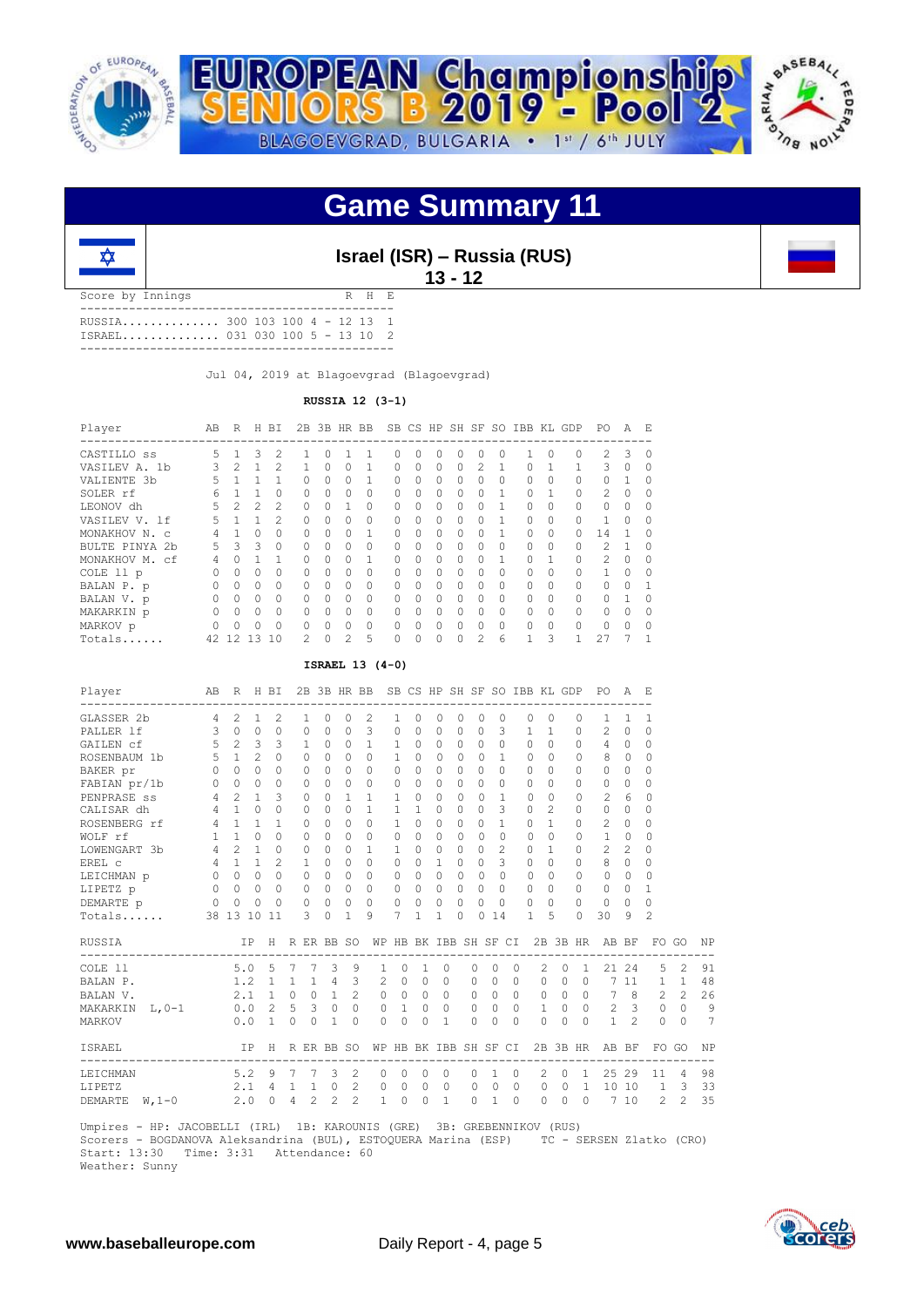



**Game Summary 12**



**Serbia (SRB) – Bulgaria (BUL)**

**7 - 2**

Score by Innings R H E -<br>------------------------- BULGARIA............ 000 000 110 - 2 12 2 SERBIA.............. 031 200 10X - 7 9 0 -------------------------------------------

Jul 04, 2019 at Blagoevgrad (Blagoevgrad)

### **BULGARIA 2 (0-4)**

| Player                        | AB | R      | Н             | BI           | 2B | 3B           | HR | BB            |          |          | SB CS HP |          | SH SF | SO.            | IBB          | KL            | GDP       | PO.            | Α        | Е        |
|-------------------------------|----|--------|---------------|--------------|----|--------------|----|---------------|----------|----------|----------|----------|-------|----------------|--------------|---------------|-----------|----------------|----------|----------|
| PETROV P.<br>SS               | 5. |        |               | 0            | O  | $\Omega$     |    | $^{()}$       | $^{()}$  |          | $^{(1)}$ | 0        | 0     | $\Omega$       |              |               |           |                |          | $\Omega$ |
| GEORGIEV G. C                 | 5. |        | $\mathcal{P}$ | $\Omega$     | 0  | $\Omega$     | Ω  | $\Omega$      | O        |          | $\Omega$ | O.       | Ω     |                | $\Omega$     |               | $\Omega$  |                |          |          |
| NASSAPOV D.<br>2 <sub>b</sub> | 5. |        | っ             | $\Omega$     | 0  | $\cap$       | 0  | $\Omega$      | $\Omega$ |          | $\Omega$ | 0        | 0     | 3              | $\Omega$     | $\Omega$      | $\Omega$  | $\mathfrak{D}$ | 0        |          |
| CHERNOZEMSKY<br>.3b           | 5. |        |               | 0            | 0  | $\Omega$     | 0  | 0             | O        | $\Omega$ | 0        | 0        | 0     | $\mathfrak{D}$ | <sup>0</sup> |               | 0         | $\mathcal{L}$  |          | $\Omega$ |
| ANDONOV 1f                    | 4  |        |               |              | 0  | $\Omega$     | ∩  | $\Omega$      | $\Omega$ |          | $\Omega$ | O.       | Ω     | $\Omega$       | $\Omega$     |               | $\Omega$  | 3              | $\Omega$ |          |
| GARNEV 1f                     |    | ∩      | Λ             | <sup>0</sup> | 0  | <sup>0</sup> | ∩  | $\Omega$      | 0        | ∩        | $\Omega$ | 0        | 0     |                | $\Omega$     | $\cap$        | $\bigcap$ | $\bigcap$      | 0        | n        |
| ZHALTOV p                     | Κ  |        |               | ∩            | 0  | $\cap$       | Λ  |               |          |          | $\Omega$ | $\Omega$ | 0     |                | ∩            |               | O.        | 0              | $\Omega$ | $\Omega$ |
| DIMITROV 1b                   |    | $\cap$ |               | $\Omega$     | 0  | $\cap$       |    |               | $\Omega$ |          |          | ∩        | Ω     | $\Omega$       | $\Omega$     |               | $\Omega$  | 4              | $\Omega$ | O        |
| BESHKOV rf                    | 4  |        | っ             |              | U  | $\cap$       | Λ  | $\Omega$      | 0        | Λ        | $\cap$   | 0        | 0     | $\Omega$       | $\Omega$     | $\cap$        | $\Omega$  | $\mathcal{P}$  | $\Omega$ | ∩        |
| SHOPSKI cf                    |    | ∩      | Λ             | 0            | U  | $\cap$       | Λ  | $\Omega$      | O        | 0        | $\Omega$ | 0        | O     |                | $\Omega$     |               | 0         |                | $\Omega$ | ∩        |
| MARKOV ph/cf                  | ς  |        |               | $\Omega$     | U  | $\cap$       | Ω  | $\Omega$      | $\Omega$ |          | $\Omega$ | U        | O     | $\Omega$       | $\Omega$     |               | $\Omega$  | $\mathfrak{D}$ | $\Omega$ |          |
| Totals                        | 38 |        | 12            | $\hat{ }$    | 0  |              | Λ  | $\mathcal{L}$ | 1        |          |          | ∩        | 0     | 9              | $\Omega$     | $\mathcal{P}$ | $\cap$    | 2.4            | 3        | っ        |

#### **SERBIA 7 (2-2)**

| Player              | AB R H BI<br>-------------------- |                |                |                |              |           |                 |              | 2B 3B HR BB SB CS HP SH SF SO IBB KL GDP |              |              |                       |              |           |                   |          |           |           |                | PO .<br>-------------- | <b>A</b>                | F.                                                         |              |                |
|---------------------|-----------------------------------|----------------|----------------|----------------|--------------|-----------|-----------------|--------------|------------------------------------------|--------------|--------------|-----------------------|--------------|-----------|-------------------|----------|-----------|-----------|----------------|------------------------|-------------------------|------------------------------------------------------------|--------------|----------------|
| VUJOVICH Jo. rf     | $4\overline{ }$                   | $\mathbf{1}$   | $\Omega$       | $\Omega$       |              | 0         | O.              | <sup>0</sup> | 1                                        | 0            | 0            | 0                     | O            | 0         | 1                 | $\Omega$ | $\Omega$  |           | $\Omega$       | 2.                     | 1                       | 0                                                          |              |                |
| BANJAC dh           | 4                                 | $\Omega$       | $\Omega$       | $\Omega$       |              | 0         | 0               | $\Omega$     | $\overline{1}$                           | $\Omega$     | 0            | $\Omega$              | $\bigcap$    | $\cap$    | 1                 | $\Omega$ | $\bigcap$ |           | <sup>0</sup>   | $\Omega$               | $\Omega$                | $\Omega$                                                   |              |                |
| TOMASIC 2b          | 4                                 | $\Omega$       | $\mathbf{1}$   | $\mathbf{1}$   |              | 0         | $\Omega$        | $\Omega$     | $\mathbf{1}$                             | 1            | $\Omega$     | $\Omega$              | $\Omega$     | $\Omega$  | 1                 | $\Omega$ | $\Omega$  |           | $\Omega$       | $\mathfrak{D}$         | $\overline{\mathbf{3}}$ | $\Omega$                                                   |              |                |
| MILADINOVI S 1f     | $4\phantom{0}$                    | $\mathbf{1}$   | $\mathbf{1}$   | $\overline{1}$ |              | $\Omega$  | $\Omega$        | $\Omega$     | $\Omega$                                 | $\Omega$     | 0            | $\Omega$              | $\Omega$     | 1         | 0                 | $\Omega$ | $\bigcap$ |           | $\Omega$       | $\mathbf{1}$           | $\Omega$                | 0                                                          |              |                |
| PHILLIPS 1b         | $\overline{4}$                    | $\overline{3}$ | $\mathfrak{D}$ | $\mathfrak{D}$ |              | 1         | $\Omega$        | 1            | 1                                        | $\Omega$     | $\Omega$     | $\Omega$              | $\Omega$     | $\Omega$  | 1                 | $\Omega$ | $\bigcap$ |           | $\Omega$       | 10                     | $\Omega$                | $\Omega$                                                   |              |                |
| MILOVANOVIC 1b      | $\circ$                           | $\Omega$       | $\Omega$       | $\Omega$       |              | $\Omega$  | $\Omega$        | $\Omega$     | $\Omega$                                 | $\Omega$     | $\Omega$     | $\Omega$              | $\Omega$     | $\Omega$  | $\Omega$          | $\Omega$ | $\Omega$  |           | $\Omega$       | 0                      | $\Omega$                | $\Omega$                                                   |              |                |
| VASIC ss            | 5                                 | $\overline{1}$ | $\mathcal{L}$  | $\Omega$       |              | 1.        | $\Omega$        | $\cap$       | $\bigcap$                                | $\mathbf{1}$ | 0            | $\bigcap$             | $\Omega$     | $\bigcap$ | $\mathcal{D}_{1}$ | $\Omega$ | $\bigcap$ |           | $\cap$         | 2                      | 5                       | $\Omega$                                                   |              |                |
| VUJOVICH Ja. 3b     | $\overline{2}$                    | $\Omega$       | $\Omega$       | $\bigcap$      |              | 0         | 0               | $\Omega$     | $\mathcal{L}$                            | $\Omega$     | 0            | $\Omega$              | $\Omega$     | $\Omega$  | 2                 | $\Omega$ | $\bigcap$ |           | $\Omega$       | $\Omega$               | 3                       | $\Omega$                                                   |              |                |
| BADOVINAC 3b        | $\circ$                           | $\Omega$       | $\Omega$       | $\Omega$       |              | $\Omega$  | $\Omega$        | $\Omega$     | $\bigcap$                                | $\Omega$     | $\Omega$     | $\Omega$              | $\Omega$     | $\Omega$  | $\Omega$          | $\Omega$ | $\Omega$  |           | $\cap$         | 0                      | $\Omega$                | $\Omega$                                                   |              |                |
| CVIJOVIC c          | 3                                 | $\cap$         | $\mathbf{1}$   | 1              |              | $\Omega$  | $\Omega$        | $\Omega$     | 1                                        | $\Omega$     | $\Omega$     | $\Omega$              | $\Omega$     | $\Omega$  | $\Omega$          | $\Omega$ | $\Omega$  |           | $\cap$         | 8                      | $\overline{1}$          | $\Omega$                                                   |              |                |
| MILADINOVI M cf     | 3                                 | $\mathbf{1}$   | $\mathcal{L}$  | 1              |              | 1         | 0               | $\bigcap$    | $\bigcap$                                | $\mathbf{1}$ | 0            | 1                     | $\Omega$     | $\Omega$  | $\Omega$          | $\Omega$ | $\Omega$  |           | $\Omega$       | $\overline{c}$         | $\Omega$                | $\Omega$                                                   |              |                |
| PANAYOTOVICH p      | $\overline{0}$                    | $\Omega$       | $\Omega$       | $\Omega$       |              | $\Omega$  | $\Omega$        | $\Omega$     | $\Omega$                                 | $\Omega$     | $\Omega$     | $\Omega$              | $\Omega$     | $\Omega$  | $\Omega$          | $\Omega$ | $\Omega$  |           | $\cap$         | $\Omega$               | $\overline{1}$          | $\Omega$                                                   |              |                |
| DUPOR p             |                                   | $0\quad 0$     | $\Omega$       | $\Omega$       |              | $\Omega$  | $\Omega$        | $\Omega$     | $\Omega$                                 | $\Omega$     | $\Omega$     | $\Omega$              | $\Omega$     | $\Omega$  | $\Omega$          | $\Omega$ | $\Omega$  |           | $\cap$         | $\Omega$               | $\Omega$                | $\Omega$                                                   |              |                |
| BORICICH p          | $\circ$                           | $\bigcirc$     | $\Omega$       | $\Omega$       |              | 0         | $\circ$         | $\Omega$     | $\Omega$                                 | 0            | 0            | $\Omega$              | $\Omega$     | $\Omega$  | $\Omega$          | $\Omega$ | $\Omega$  |           | $\Omega$       | 0                      | $\Omega$                | $\Omega$                                                   |              |                |
| Totals              | 33                                | 7              | 9              | 6              |              | 3         | $\Omega$        | 1            | 7                                        | ς            | $\Omega$     | 1                     | <sup>0</sup> | 1         | 8                 | $\Omega$ | $\Omega$  |           | $\cap$         | 27                     | -14                     | 0                                                          |              |                |
| BULGARIA            |                                   |                | IP             |                |              |           |                 |              | H R ER BB SO WP HB BK IBB SH SF CI       |              |              |                       |              |           |                   |          |           |           |                | 2B 3B HR AB BF         |                         |                                                            | FO GO        | N <sub>P</sub> |
| ZHALTOV L, 0-1      | 8.0 9 7 7 7 8                     |                |                |                |              |           |                 |              | ------------------------------           |              |              | 3 1 0 0               |              |           | $0\quad 1\quad 0$ |          |           |           |                |                        |                         | ----------------------------------<br>3 0 1 33 42 13 3 157 |              |                |
| SERBIA              |                                   |                |                |                |              |           | IP H R ER BB SO |              |                                          |              |              | WP HB BK IBB SH SF CI |              |           |                   |          |           |           |                | 2B 3B HR AB BF         |                         |                                                            | FO GO        | NP             |
| PANAYOTOVICH W, 2-0 |                                   | 7.0            |                | $\overline{7}$ |              | $1\quad1$ | $\overline{1}$  | 7            | 0                                        | $\circ$      | $\circ$      | $\circ$               |              | $\Omega$  | $\Omega$          | $\Omega$ | $\Omega$  | $\Omega$  | $\Omega$       | 27                     | 28                      | $\overline{4}$                                             | 9            | 102            |
| <b>DUPOR</b>        |                                   | 0.2            |                | $\overline{2}$ | $\mathbf{1}$ |           | $1\quad1$       | $\circ$      | $\mathbf{1}$                             | 1            | $\mathbf{0}$ | $\circ$               |              | $\circ$   | $\circ$           | $\Omega$ | $\circ$   | $\circ$   | $\overline{0}$ | $4\quad 6$             |                         | $\circ$                                                    | 2            | 24             |
| BORICICH S, 1       |                                   |                | $1.1 \quad 3$  |                | $\circ$      | $\Omega$  | $\Omega$        | 2            | $\Omega$                                 | $\Omega$     | $\Omega$     | $\Omega$              |              | $\cap$    | $\bigcap$         | $\Omega$ | $\Omega$  | $\bigcap$ | $\Omega$       | $\overline{7}$         | 7                       | $\mathbf{1}$                                               | $\mathbf{1}$ | 23             |

 Umpires - HP: CIBBA (FRA) 1B: WROBLEWSKI (ISR) 3B: KAROUNIS (GRE) Scorers - ESTOQUERA Marina (ESP), NELISSEN Huub (NED) TC - LARKIN Michael (RUS)

Start: 17:38 Time: 2:30 Attendance: 83

 Weather: Partly Cloudy Game notes:

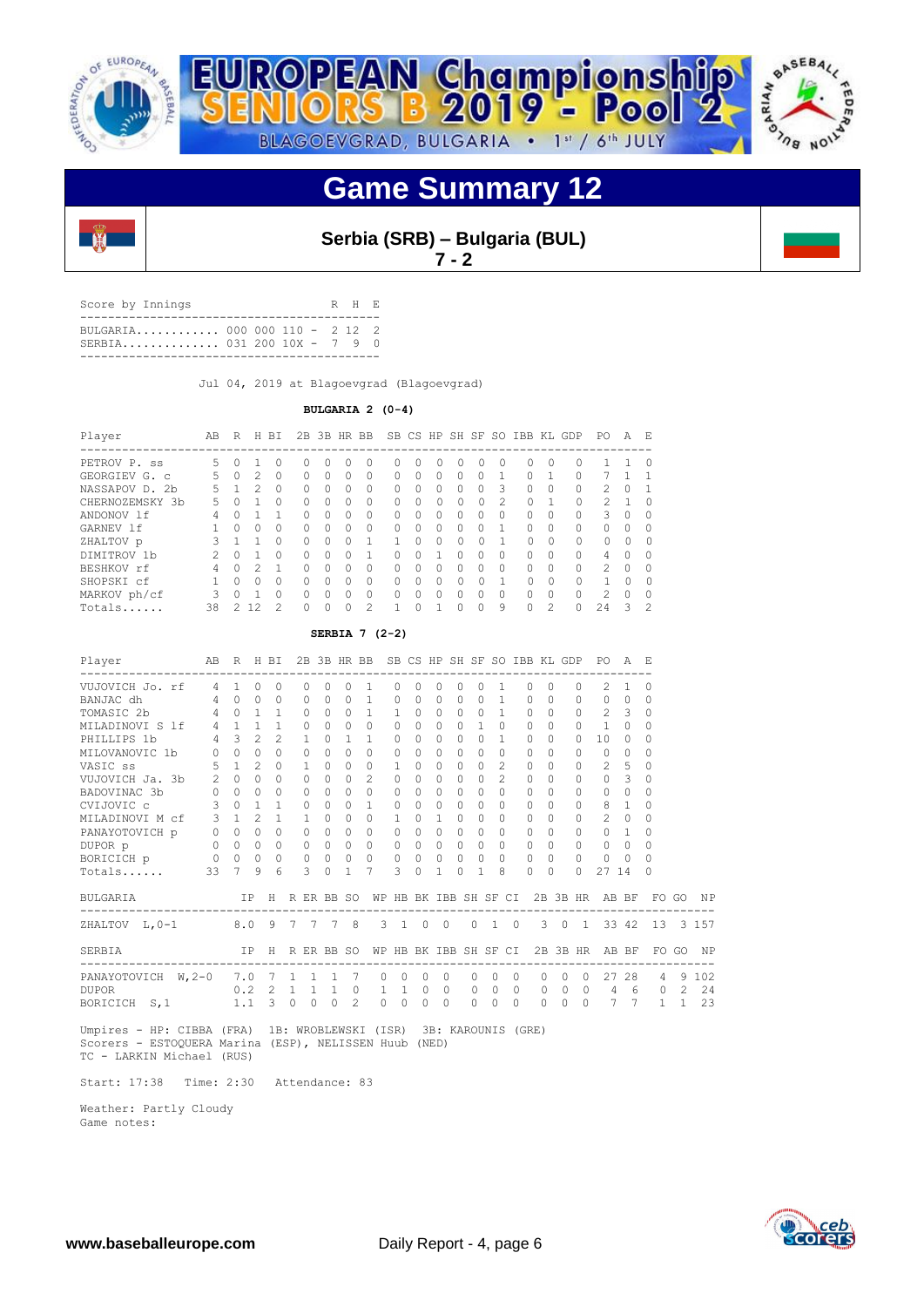

## **Announcements of the Technical Commission**

Blagoevgrad, July 4th 2019.

After the ejection of manager #40 of Ireland, Mr. Donegal Fergus, for arguing several times about how many balls a pitcher can throw between the inning in the 3rd inning of the game Greece - Ireland, the Technical Commission of the tournament decided to give him the next penalty: a warning and a fine of euro 50. (according rule 10i of the 2019 Competition Rules).

Paul Bokern

Chairman of the Technical Committee of the European Championships Seniors B 2019 Pool 2

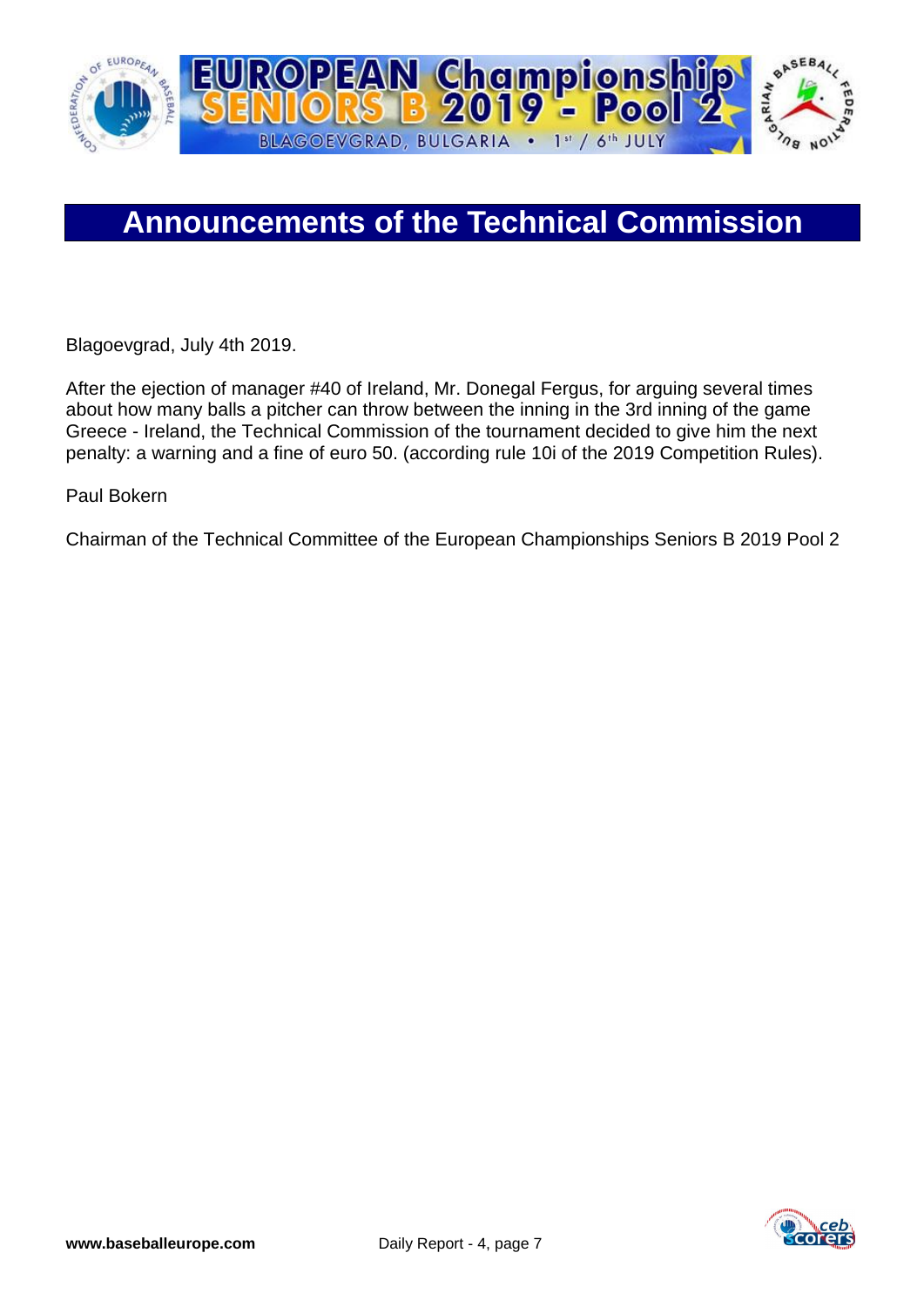

# **Technical Appointments**

## **Friday 5th July**

| Game             | At time   | <b>Venue</b>                 | Group | Home team                      |      |               | <b>Visiting team</b>    |
|------------------|-----------|------------------------------|-------|--------------------------------|------|---------------|-------------------------|
| 13               | 10:00     | Blagoevgrad                  |       | <b>Ireland</b>                 | - 13 | $\frac{1}{2}$ | <b>Israel</b>           |
| <b>Umpires:</b>  |           | German Grebennikov (RUS)     |       | Djordje Ajdukovic (SRB)        |      |               | Dimitris Karounis (GRE) |
| <b>Scorers:</b>  |           | Gergana Hadjiyska (BUL)      |       | Huub Nelissen (NED)            |      |               |                         |
| T.C.:            |           | Michael Larkin (RUS)         |       |                                |      |               |                         |
|                  |           |                              |       |                                |      |               |                         |
| Game             | At time   | <b>Venue</b>                 | Group | Home team                      |      |               | <b>Visiting team</b>    |
| 14               | 13:30     | Blagoevgrad                  |       | <b>Russia</b>                  |      | <b>Expert</b> | <b>Serbia</b>           |
| <b>Umpires:</b>  |           | Daniel Wroblewski (ISR)      |       | Dimitris Karounis (GRE)        |      | Cibba (FRA)   |                         |
| <b>Scorers:</b>  |           | Aleksandrina Bogdanova (BUL) |       | Marina Estoquera Beltran (ESP) |      |               |                         |
| T.C.:            |           | Zlatko Sersen (CRO)          |       |                                |      |               |                         |
|                  |           |                              |       |                                |      |               |                         |
| C <sub>max</sub> | As stores | $M_{\odot}$ in the set       |       | Custom Haman boom              |      |               | Mainland Annual         |

| Game            | At time | Venue                          | Group | Home team           |  | <b>Visiting team</b>    |
|-----------------|---------|--------------------------------|-------|---------------------|--|-------------------------|
| 15              | 17:00   | Blagoevgrad                    |       | <b>Bulgaria</b>     |  | Greece                  |
| <b>Umpires:</b> |         | Damiano Jacobelli (IRL)        |       | Cibba (FRA)         |  | Djordje Ajdukovic (SRB) |
| Scorers:        |         | Marina Estoquera Beltran (ESP) |       | Huub Nelissen (NED) |  |                         |
| T.C.:           |         | Paul Bokern (NED)              |       |                     |  |                         |